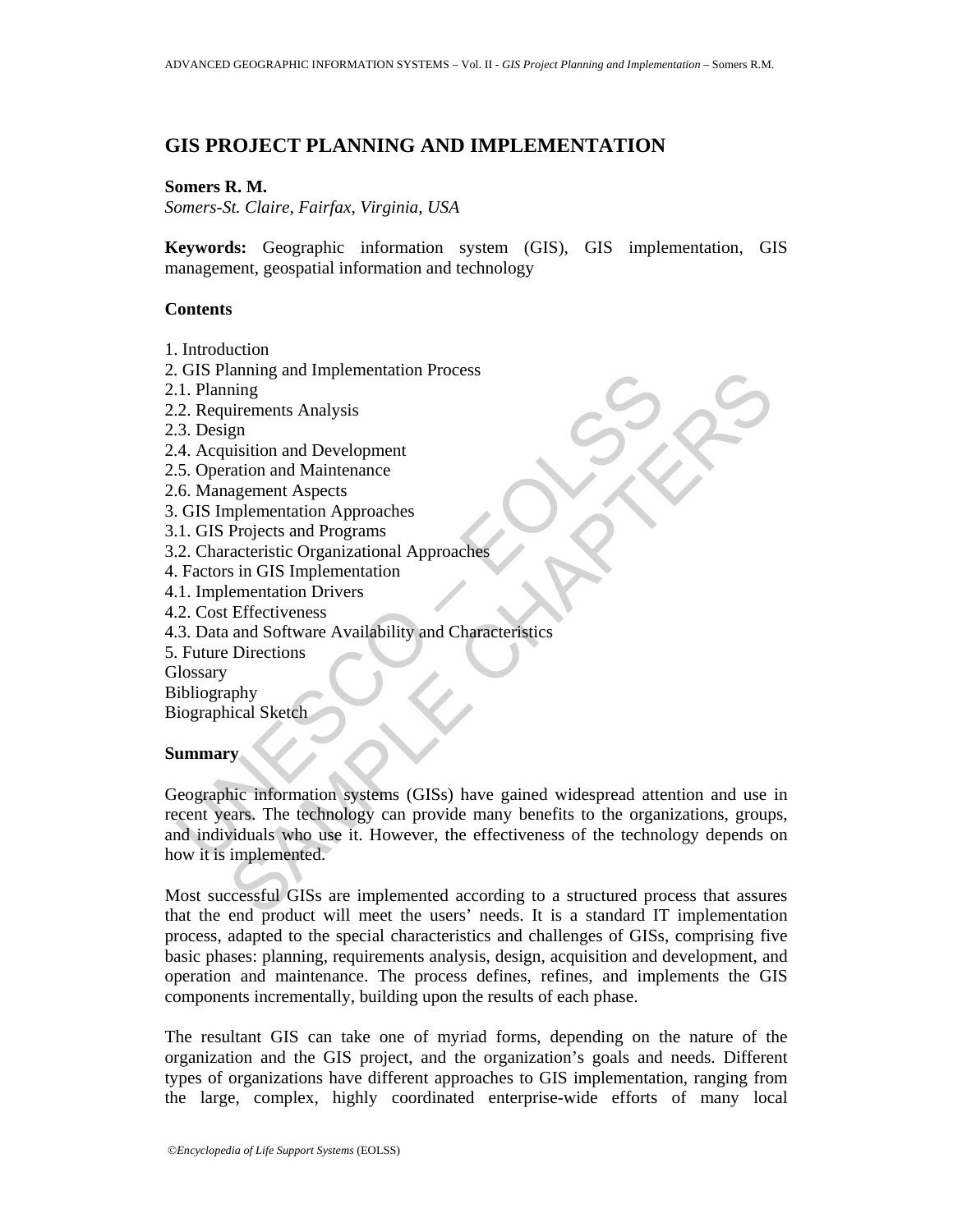governments to the small, independent GIS implementations found in some areas of companies. Individuals and groups also implement a wide variety of GISs.

Other major factors that affect GIS implementation include various implementation drivers, cost effectiveness, and data and system availability and characteristics. Trends for the future include much more widespread use of geospatial data and technology, coupled with the integration of GIS and mainstream technologies.

#### **1. Introduction**

For the past creata. Foury, vigammatures and given by the conditividuals, use GISs for a wide variety of spatial data activities. A C color for creating, managing, analyzing, and using geospatial data, rovide users with ma Pass tectare. Floaty, organizations and groups of an tiples, as were follows.<br>The same consider the capital data activities: A GIS is a powerficerating, managing, analyzing, and using geospatial data. As such, it can<br>ususe GIS technology and systems have increased dramatically in popularity, use, and interest over the past decade. Today, organizations and groups of all types, as well as individuals, use GISs for a wide variety of spatial data activities. A GIS is a powerful tool for creating, managing, analyzing, and using geospatial data. As such, it can provide users with many benefits: improving operations, saving money and time, and facilitating decision making. GISs can also enable data analysis and manipulation that were previously impossible.

However, while GISs can be very useful to organizations and individuals, their effectiveness and success depends upon how well they are planned, implemented, managed, and used. This article discusses GIS planning and implementation methods, results, and issues. It also addresses the evolution of GIS implementation and the trends affecting its future direction.

# **2. GIS Planning and Implementation Process**

Although GISs can differ greatly, most effective systems are planned and implemented following a structured process that ensures that the GIS ultimately meets the users' and the organization's needs.

The GIS planning and implementation process comprises five basic phases:

- 1. Planning: defining the scope of the GIS and developing a general plan;
- 2. Requirements analysis: determining users' specific requirements.
- 3. Design: integrating all requirements and developing data and system specifications;
- 4. Acquisition and development: acquiring system components and putting them together to create a unique system; and
- 5. Operations and maintenance: putting the system into operation and maintaining the data and the system.

The process is illustrated in Figure 1. Each component of the GIS is further defined and developed in each successive step. In addition, the process includes feedback loops from each step indicating that information obtained or developed in one step may require backtracking to a previous step to re-examine assumptions or requirements. For example, while performing the cost–benefit analysis in step three it may become apparent that users need to scale back their expectations (step two) or that an larger budget must be established (step one).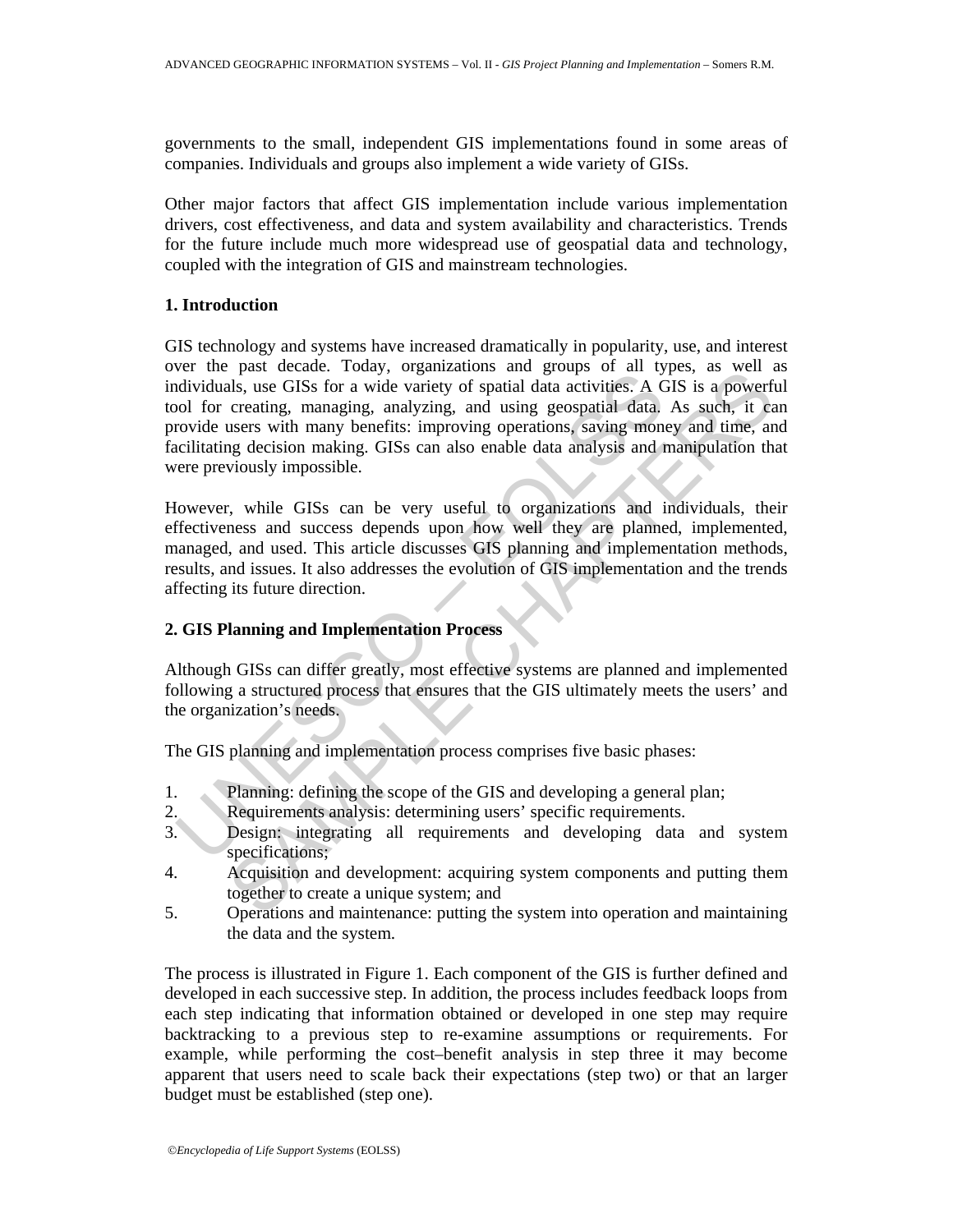

Figure 1. The GIS implementation process

#### **2.1. Planning**

Planning is an important step for any type of GIS. It provides a firm foundation for GIS implementation and operation, and helps avoid costly mistakes. Planning establishes the direction for the GIS. The major aspects that are addressed during the planning phase include:

- Figure 1. The GIS implementation process<br> **Examplementation**<br> **Examplementation**<br> **Examplementation**<br> **Examplementation and operation, and helps avoid costly mistakes. Plannin<br>
rection for the GIS. The major aspects that a** Figure 1. The GIS implementation process<br>
in a simplementation of the Manuema Continuous<br>
Figure 1. The GIS implementation process<br>
infinite is an important step for any type of GIS. It provides a firm foundation for GI<br> *Scope.* The basic nature of the GIS and its role in the organization are defined. This includes recognition of the GIS as a one-time project or ongoing program (discussed in Section 3.1), the types of applications and users that will be included, how much (if any) integration with other systems and databases will be required, and how the GIS will affect the way the organization does business. The scope, nature, and role of the GIS indicate directions for further planning and implementation activities.
- *Participants.* The scope of the GIS determines who should be involved in its design and implementation. Participants may include users and stakeholders, management and policy makers, the task team that will plan and implement the GIS, and a designated project manager. Also, to ensure that the identified participants can participate effectively in the subsequent implementation steps, adequate GIS background and education is provided, based on individuals' needs.
- *Resources.* Although detailed analysis has not yet been done at this step, the scope of the GIS provides an indicator of the amount and type of resources required. Resources include money, time (in terms of a schedule), labor force, and skill sets. In addition, the scope of the GIS indicates the general types of benefits that can be expected, so it is possible to do a general comparison of benefits to costs. Estimates made at this early stage in GIS planning are necessarily very rough estimates, but help establish basic planning resources and goals.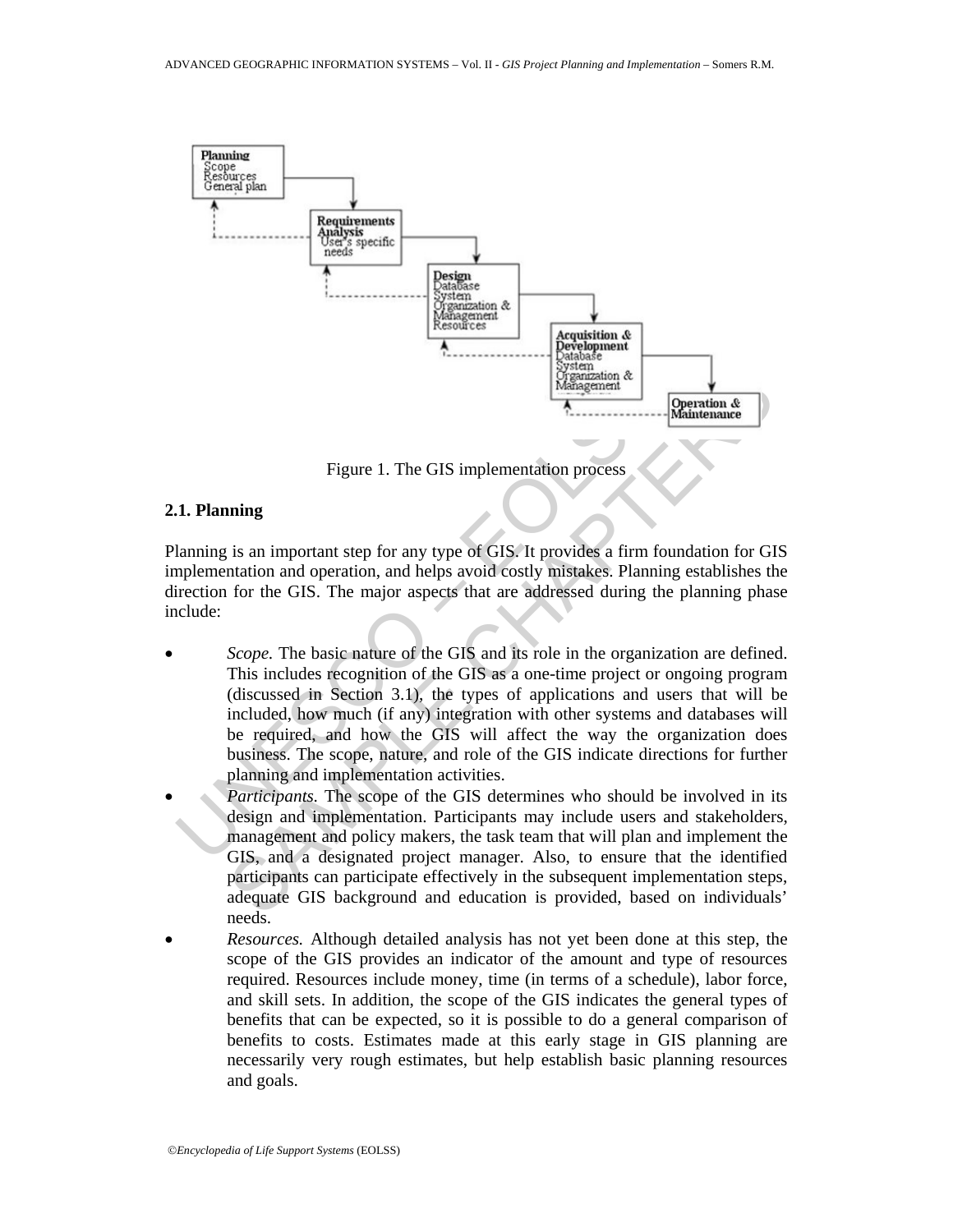• *Approach.* Finally, a general plan is developed at this point. Again, the scope of the GIS is the major determinant. It indicates the type of planning and implementation approach that is required. For a small or simple GIS project, the decisions may be obvious and easily made. For larger and/or more complex GISs, more complex planning methods are needed. For example, a simple, single-purpose GIS project that will map resource sites may necessitate only a simple implementation process that is carried out by the end-user. The data and system needs may be straightforward. A multipurpose, enterprise-wide GIS program for a local government, on the other hand, would require a complex planning and implementation process that would aid decision making, and choices from among myriad options. It would also require the involvement of many participants, and often outside assistance.

ISS that are large, complex, multipurpose, and/or multiparticipa<br>tensive planning. In addition to each of the elements mentioned al<br>omplicated, more sophisticated planning techniques are required. S<br>provaches are often use many participants, and other ousside assistance.<br>
at are large, complex, multipurpose, and/or multiparticipant require mo<br>
are planning. In addition to each of the delements mencioned above being more<br>
thed, more sophistic GISs that are large, complex, multipurpose, and/or multiparticipant require more extensive planning. In addition to each of the elements mentioned above being more complicated, more sophisticated planning techniques are required. Strategic planning approaches are often used for these types of GIS in order to examine effectively broad, diverse goals and viewpoints, establish understanding and agreement, and ensure that the GIS fits the organization's overall goals.

### **2.2. Requirements Analysis**

The requirements analysis provides the detailed information necessary for GIS implementation. In this task the future uses of the GIS and the current geospatial datahandling situation are examined in analytical detail. Each work process is examined in terms of its purpose or goal, the process steps, the inputs and outputs, the data involved, and the functions performed.

As part of this task, the current geospatial data handling environment and resources are addressed. This includes analysis of the current forms and sources of geospatial data: maps, files, systems, and other sources. The IT environment of the organization, if applicable, is also addressed in terms of how the GIS would fit in.

The requirements analysis results in a clear, documented specification of users' detailed GIS needs as well as the organizational support factors. The working products produced include:

- A description and/or diagram of each future GIS work process; including specific data needs and functionality requirements.
- The expected benefits to be derived from each GIS application.
- Any constraints, opportunities, or problems associated with individual work processes.

For a simple GIS project, this analysis may involve only one or two applications. For a large GIS, this process may involve examining dozens of work processes to be performed by hundreds of users (see also *GIS and Society)*.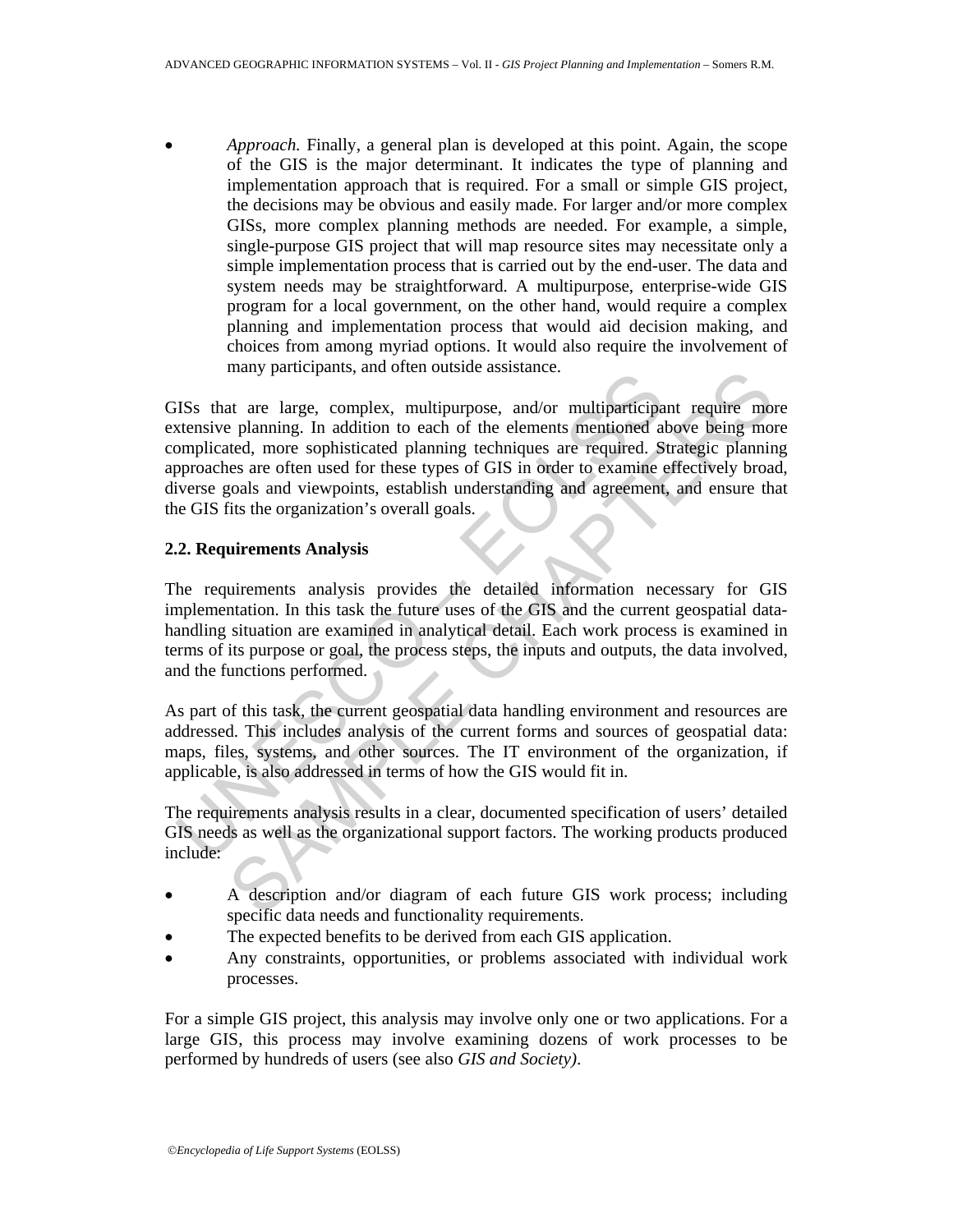### **2.3. Design**

GIS design is the culmination of the requirements analysis, and often included as the last part of that step. It involves putting all of the requirements together, and designing the GIS components that will support all the users' needs. This task is preparatory to obtaining GIS software and data.

In the design task, the key components of the GIS are specified, including:

- *Database.* Data are the most important component of a GIS. Case studies and industry experience indicate that organizations spend the largest portion (as much as 80 percent) of their GIS budgets on data. Database design includes identifying all the data that must be in the GIS, the characteristics of those data, and how they are to be structured and organized in order to meet the users' and the organization's needs. Data modeling is an important component of database design (see also *Conceptual Modeling of Geographic Applications)*.
- micar as to percuri or increasing the data characteristic particular and the distribution and how they are to be structured and organized in order to method reganization's needs. Data modeling is an important compression ( meart as of percent) or utert GIS solar band can cautate since and the districtions and how they are to be structured and organized in order to meet the users' and and how they are to be structured and organized in order t System. The system components include GIS-specific software and applications, as well as database support, hardware, supporting systems software, and systems integration. Small GIS projects may require only a selfcontained system, using simple geospatial databases and software. Larger, multipurpose GISs usually involve complex database systems, a suite of GIS software products, specially developed applications, and systems integration. Furthermore, organizations developing multi-participant GISs usually attempt to minimize the number of different GIS software packages that they use in order to minimize redundancy and simplify support. Increasingly, web access to GIS data and applications is becoming an important component of GIS programs.
- *Organization and management.* In addition to the technical database and system components, the GIS design also specifies the management components that will support them. Management aspects include organizational components such as GIS support staff, the GIS labor force for tasks such as data creation, and training. Important management components include data management, system management, and project management for GIS implementation.
- *Resources.* The resources involved in the GIS, as designed, are also detailed at this point. This includes a detailed cost/benefit analysis based on the detailed GIS design, budget, and funding sources, and implementation plans for resource utilization and system implementation.

Again, for a simple GIS, the design task may be straightforward. For a large, multipurpose GIS, on the other hand, the design task can be very complex and technically demanding.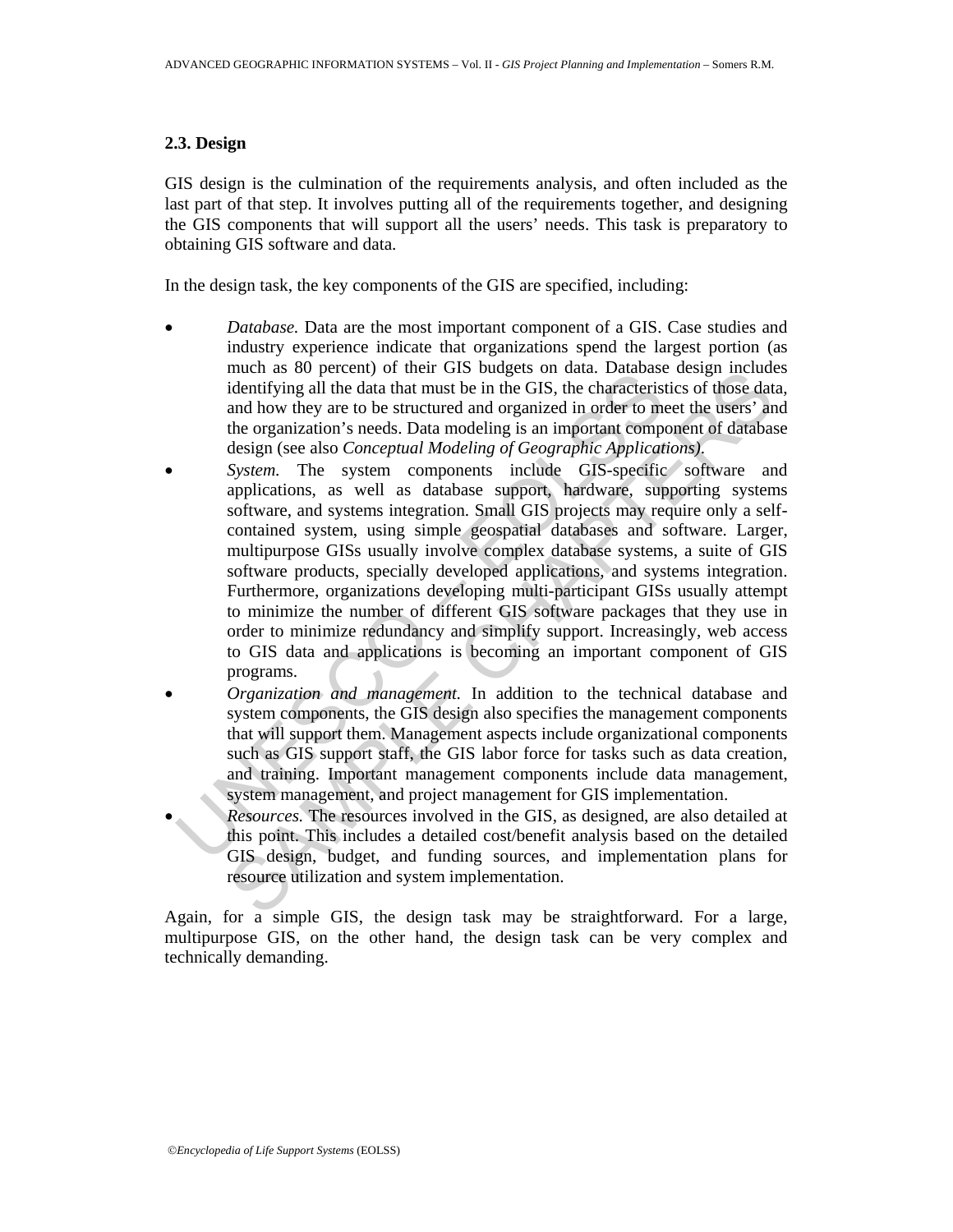- -
- -

# TO ACCESS ALL THE 1**3 PAGES** OF THIS CHAPTER, Visit: [http://www.eolss.net/Eolss-sampleAllChapter.aspx](https://www.eolss.net/ebooklib/sc_cart.aspx?File=E6-72-03-01)

#### **Bibliography**

Bossler, J. (ed.) (2002). *Manual of Geospatial Technology*. 623 pp. London: Taylor and Francis. [This book covers GIS, GPS, and remote sensing and includes GIS design and applications sections.]

Clarke, K. (2001). *Getting Started With GIS*, 3rd edn., 352 pp. Upper Saddle River, NJ: Prentice Hall. [This text is a good introduction to GIS.]

Eason, K. (1988). *Information Technology and Organizational Change*, 247 pp. London: Taylor and Francis. [This book discusses broader issues in technology and organizations that are very applicable to GIS. In particular, the concepts or user-centered design are very important to GIS.]

ossler, J. (ed.) (2002). *Manual of Geospatial Technology*. 623 pp. London: Taylook covers GIS, GPS, and remote sensing and includes GIS design and applications larke, K. (2001). *Getting Started With GIS*, 3rd edn., 352 p (ed.) (2002). *Manual of Geospatial Technology.* 623 pp. London: Taylor and Francis. [The GIS, GFS, and remote sensing and includes GIS design and applications sections.]<br>
(2001). *Getting Started With GIS,* 3rd edn., 352 Federal Geographic Data Committee (FGDC) (1997). *Framework Introduction and Guide*, 106 pp. Washington, DC: FGDC. [This publication includes discussion of the different types of geospatial data typically used by different types of organizations, and provides some basic guidance for developing GISs and enabling data sharing.]

Huxhold W.E. and Levinsohn A.G. (1995). *Managing Geographic Information System Projects*, 247 pp. New York: Oxford University Press. [This early text on GIS management discusses planning and some aspects of implementation.]

Obermeyer N.J., and Pinto J.K. (1994). *Managing Geographic Information Systems*, 226 pp. New York: Guilford Press. (2nd edn. forthcoming, 2002). [This book provides a good summary of the management literature that is applicable to GIS management.]

Somers, R. (2001). *Quick Guide to GIS Implementation and Management*, 33 pp. Chicago: URISA. [This booklet provides a brief introduction and overview of the main methods and issues currently involved in implementing and managing GIS.]

Somers, R. (1998). Developing GIS management strategies for an organization. *Journal of Housing Research* **9**(1), 157–178. [This paper describes organizational aspects of GIS and critical factors for successful GIS adoption within an organization.]

#### **Biographical Sketch**

**Rebecca Somers**, President of Somers-St. Claire, is a consultant specializing in GIS implementation and management. She has more than 20 years' experience helping government agencies, companies, and nonprofit organizations develop GIS projects, programs, publications, and instructional resources. She has published dozens of articles on GIS planning, development, and management. She is also a prominent GIS workshop instructor, writes the MGIS Management Strategies column for *Geospatial Solutions*, and is writing a book on GIS implementation and management to be published by John Wiley & Sons in 2003. Her education includes a M.A. from the State University of New York at Buffalo, specializing in